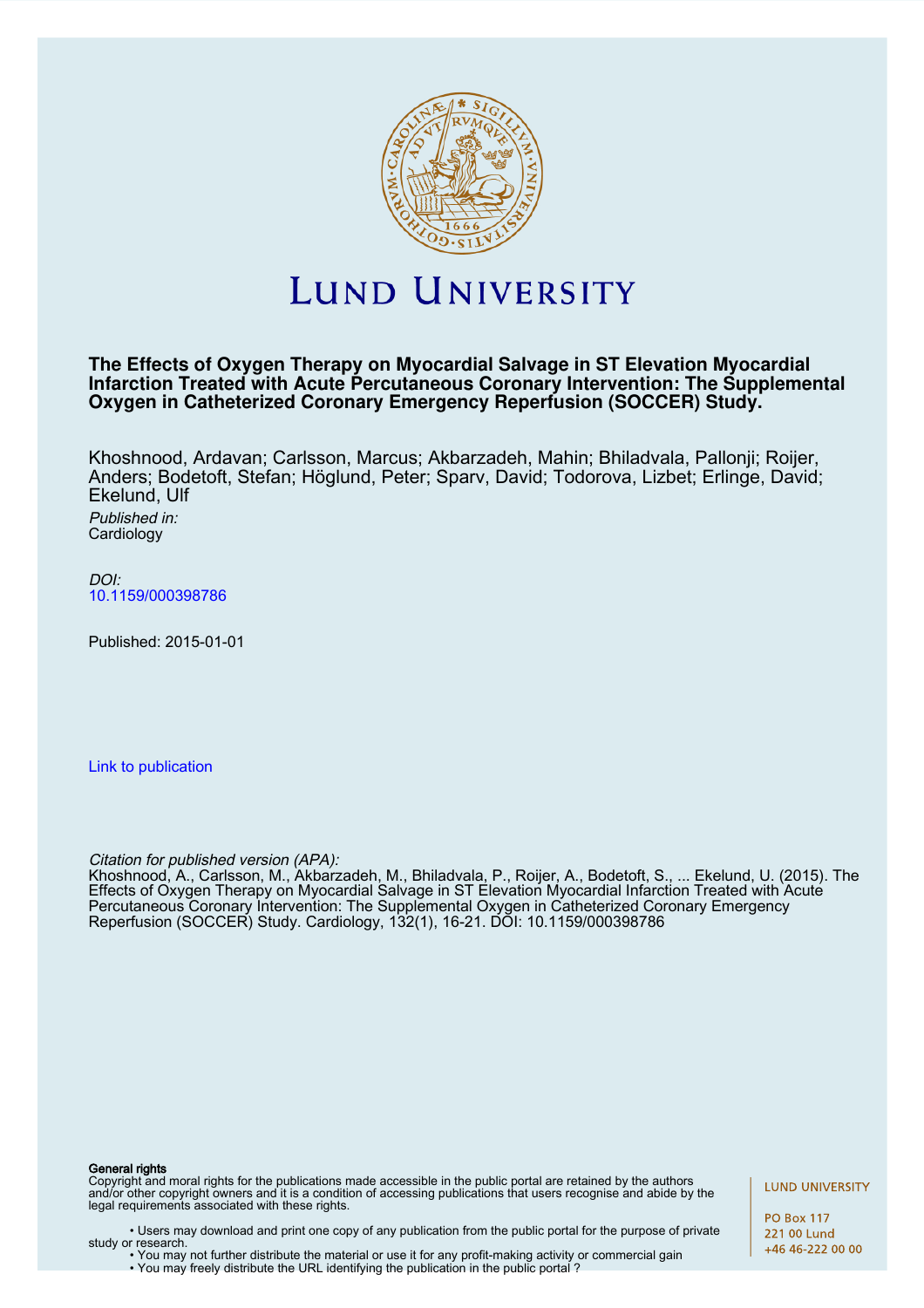## **The Effects of Oxygen Therapy on Myocardial Salvage in ST Elevation Myocardial Infarction Treated with Acute Percutaneous Coronary Intervention: The Supplemental Oxygen in Catheterized Coronary Emergency Reperfusion (SOCCER) Study**

Ardavan Khoshnood<sup>a</sup> Marcus Carlsson<sup>b</sup> Mahin Akbarzadeh<sup>a</sup> Pallonji Bhiladvala<sup>f</sup> Anders Roijer<sup>c</sup> Stefan Bodetoft<sup>a</sup> Peter Höglund<sup>d</sup> David Zughaft<sup>c</sup> Lizbet Todorova<sup>e</sup> David Erlinge<sup>c</sup> Ulf Ekelund a

Sections of a Emergency Medicine and b Clinical Physiology, Clinical Sciences Lund, Lund University, and c Department of Cardiology, Skåne University Hospital, d Region Skåne Research and Development Centre, and  $_{\rm e}$  Region Skåne Prehospital Unit, Lund, and  $_{\rm f}$ Department of Cardiology, Skåne University Hospital, Malmö , Sweden

Contact information:

Dr. Ardavan Khoshnood Akutmottagningen, EA10, SUS Lund SE–221 85 Lund (Sweden) E-Mail [ardavan.khoshnood@med.lu.se](mailto:ardavan.khoshnood@med.lu.se)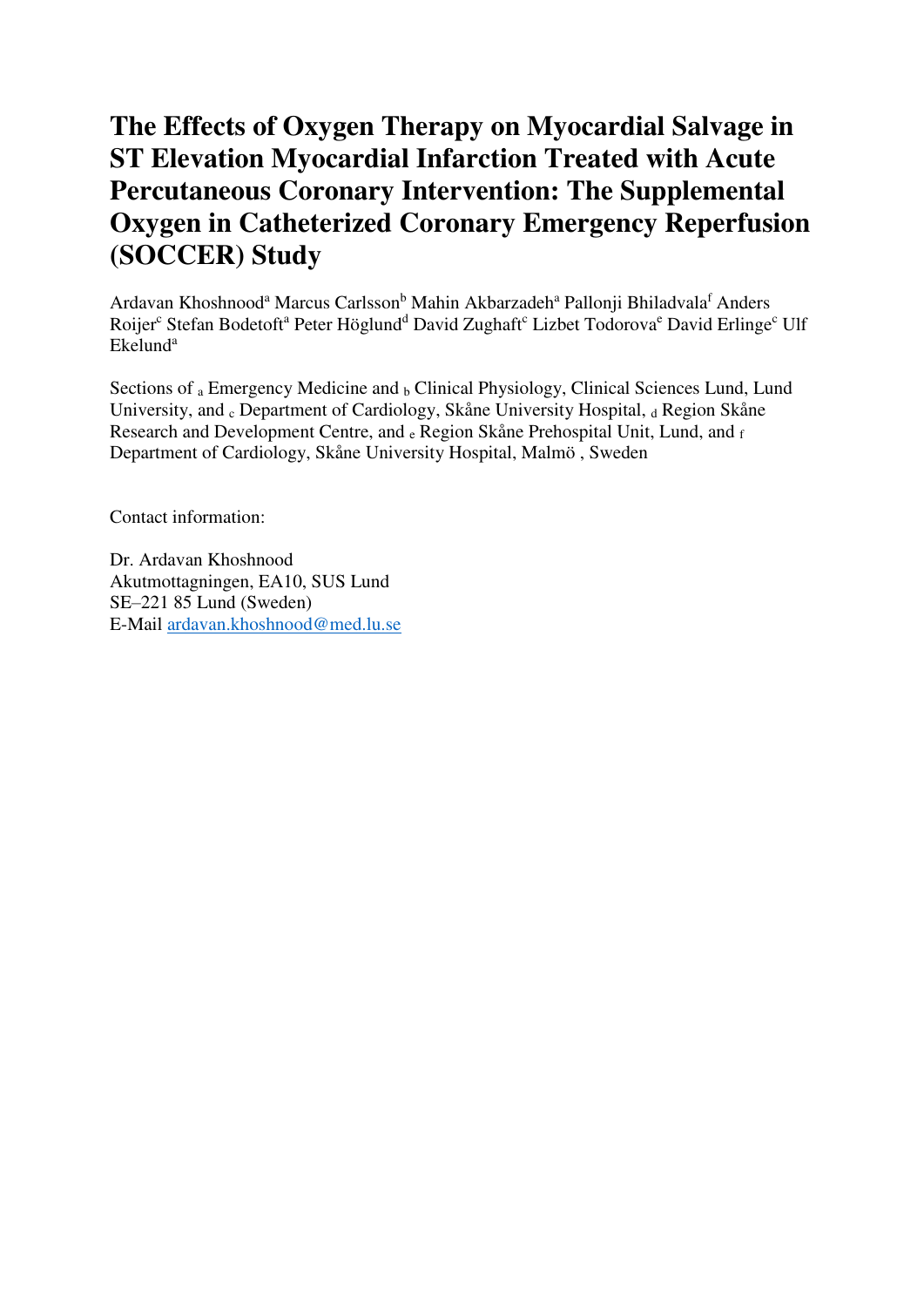## **Abstract**

*Objectives:* Despite a lack of scientific evidence, oxygen has long been a part of standard treatment for patients with acute myocardial infarction (AMI). However, several studies suggest that oxygen therapy may have negative cardiovascular effects. We here describe a randomized controlled trial, i.e. Supplemental Oxygen in Catheterized Coronary Emergency Reperfusion (SOCCER), aiming to evaluate the effect of oxygen therapy on myocardial salvage and infarct size in patients with ST elevation myocardial infarction (STEMI) treated with a primary percutaneous coronary intervention (PCI).

*Methods:* One hundred normoxic STEMI patients accepted for a primary PCI are randomized in the ambulance to either standard oxygen therapy or no supplemental oxygen. All patients undergo cardiovascular magnetic resonance imaging (CMR) 2–6 days after the primary PCI, and a subgroup of 50 patients undergo an extended echocardiography during admission and at 6 months. All patients are followed for 6 months for hospital admission for heart failure and subjective perception of health. The primary endpoint is the myocardial salvage index on CMR.

*Discussion:* Even though oxygen therapy is a part of standard care, oxygen may not be beneficial for patients with AMI and is possibly even harmful. The results of the present and concurrent oxygen trials may change international treatment guidelines for patients with AMI or ischemia.

## **Key Words**

Oxygen therapy · Acute myocardial infarction · Cardiovascular magnetic resonance imaging · Emergency medicine · Cardiology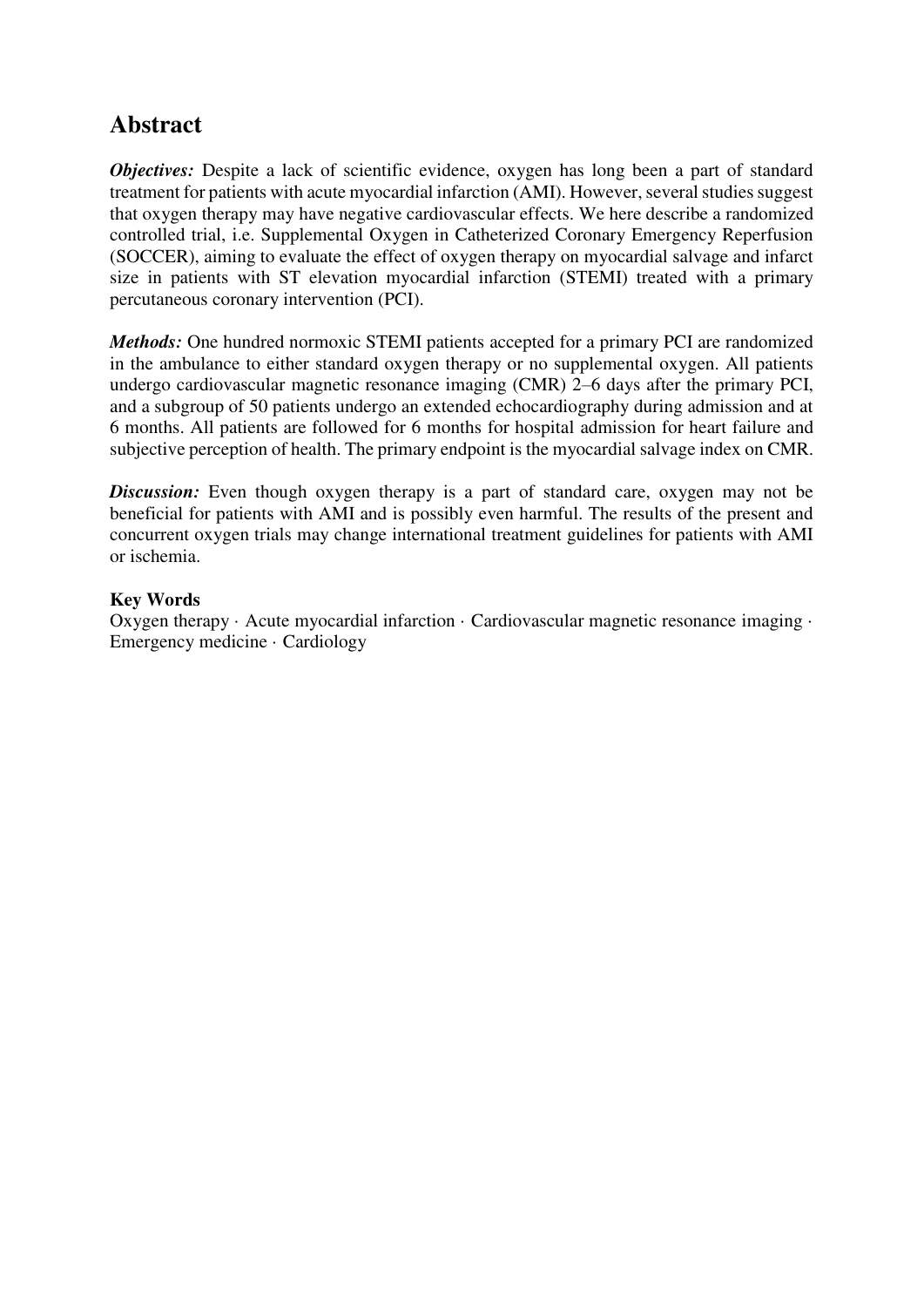## **Background**

Oxygen  $(O_2)$  is a cornerstone in the emergency treatment of all serious medical conditions, including acute myocardial infarction (AMI). Although recent guidelines [\[1,](http://www.karger.com.ludwig.lub.lu.se/Article/FullText/398786#ref1)[2,](http://www.karger.com.ludwig.lub.lu.se/Article/FullText/398786#ref2)[3,](http://www.karger.com.ludwig.lub.lu.se/Article/FullText/398786#ref3)[4,](http://www.karger.com.ludwig.lub.lu.se/Article/FullText/398786#ref4)[5,](http://www.karger.com.ludwig.lub.lu.se/Article/FullText/398786#ref5)[6\]](http://www.karger.com.ludwig.lub.lu.se/Article/FullText/398786#ref6) stress the lack of evidence for routine oxygen administration to patients with AMI, standard emergency care concepts like MedicALS [\[7\]](http://www.karger.com.ludwig.lub.lu.se/Article/FullText/398786#ref7) and other international guidelines [\[8](http://www.karger.com.ludwig.lub.lu.se/Article/FullText/398786#ref8)[,9](http://www.karger.com.ludwig.lub.lu.se/Article/FullText/398786#ref9)[,10](http://www.karger.com.ludwig.lub.lu.se/Article/FullText/398786#ref10)[,11\]](http://www.karger.com.ludwig.lub.lu.se/Article/FullText/398786#ref11) prescribe immediate administration of 10-15 liters  $O_2/m$ in, including to the majority of patients who are normoxic. The underlying assumption is that inhalation of additional  $O_2$  increases or ascertains O2 delivery to the ischemic myocardium. However, in recent years, small case series and nonrandomized studies have suggested that  $O_2$  may have negative cardiovascular effects [\[12,](http://www.karger.com.ludwig.lub.lu.se/Article/FullText/398786#ref12)[13,](http://www.karger.com.ludwig.lub.lu.se/Article/FullText/398786#ref13)[14\]](http://www.karger.com.ludwig.lub.lu.se/Article/FullText/398786#ref14). In both healthy subjects and patients with heart failure, hyperoxia has been noted to increase blood pressure and systemic vascular resistance and decrease the cardiac output (CO) [\[12,](http://www.karger.com.ludwig.lub.lu.se/Article/FullText/398786#ref12)[13,](http://www.karger.com.ludwig.lub.lu.se/Article/FullText/398786#ref13)[14\]](http://www.karger.com.ludwig.lub.lu.se/Article/FullText/398786#ref14). Furthermore, during  $O<sub>2</sub>$  treatment in patients with coronary artery disease, a decreased coronary blood flow has been observed [\[15\]](http://www.karger.com.ludwig.lub.lu.se/Article/FullText/398786#ref15). In patients with AMI, both increased and decreased levels of myocardial ischemia have been reported [\[16\]](http://www.karger.com.ludwig.lub.lu.se/Article/FullText/398786#ref16). In general, however, the methods used in these studies have been less precise, indirect, or invasive. Also, the levels of  $O<sub>2</sub>$  in blood have rarely been measured but have been estimated via indirect techniques [\[12,](http://www.karger.com.ludwig.lub.lu.se/Article/FullText/398786#ref12)[13,](http://www.karger.com.ludwig.lub.lu.se/Article/FullText/398786#ref13)[14\]](http://www.karger.com.ludwig.lub.lu.se/Article/FullText/398786#ref14). Although  $O_2$  is a part of standard treatment, the acute cardiovascular effects of  $O_2$  in AMI patients are unclear, and it is unknown whether  $O_2$  therapy is beneficial or detrimental to AMI patients [\[16](http://www.karger.com.ludwig.lub.lu.se/Article/FullText/398786#ref16)[,17](http://www.karger.com.ludwig.lub.lu.se/Article/FullText/398786#ref17)[,18](http://www.karger.com.ludwig.lub.lu.se/Article/FullText/398786#ref18)[,19\]](http://www.karger.com.ludwig.lub.lu.se/Article/FullText/398786#ref19). Recent reviews stress the need for solid clinical trials  $[16, 17, 18, 19, 20]$  $[16, 17, 18, 19, 20]$  $[16, 17, 18, 19, 20]$  $[16, 17, 18, 19, 20]$  $[16, 17, 18, 19, 20]$  $[16, 17, 18, 19, 20]$  $[16, 17, 18, 19, 20]$  $[16, 17, 18, 19, 20]$  $[16, 17, 18, 19, 20]$ .

In a recent limited pilot trial in patients with first-time ST elevation myocardial infarction (STEMI) [\[21\]](http://www.karger.com.ludwig.lub.lu.se/Article/FullText/398786#ref21), there was no significant difference in 30-day mortality or infarct size (IS) using troponin between high-dose oxygen therapy (6 liters/min) and titrated oxygen treatment to a 93-96% blood oxygen saturation. At least 2 additional studies have evaluated the effects of O2 therapy in AMI patients. The Air Versus Oxygen In myocarDial Infarction Study (AVOID) [\[22\]](http://www.karger.com.ludwig.lub.lu.se/Article/FullText/398786#ref22) in Australia examined IS using peak troponin in STEMI patients randomized to  $O_2$  therapy or room air, and the ongoing Swedish DETermination of the role of OXygen in Acute Myocardial Infarction (DETO2X-AMI) [\[23\]](http://www.karger.com.ludwig.lub.lu.se/Article/FullText/398786#ref23) trial studies 1-year mortality in patients with suspected AMI randomized to  $O_2$  therapy or room air.

We have previously studied the effects of graded  $O_2$  inhalation in healthy subjects using cardiac magnetic resonance imaging (CMR) [\[24\]](http://www.karger.com.ludwig.lub.lu.se/Article/FullText/398786#ref24). At 15 liters  $O_2$ /min, the Pa $O_2$  increased to 51.0 kPa,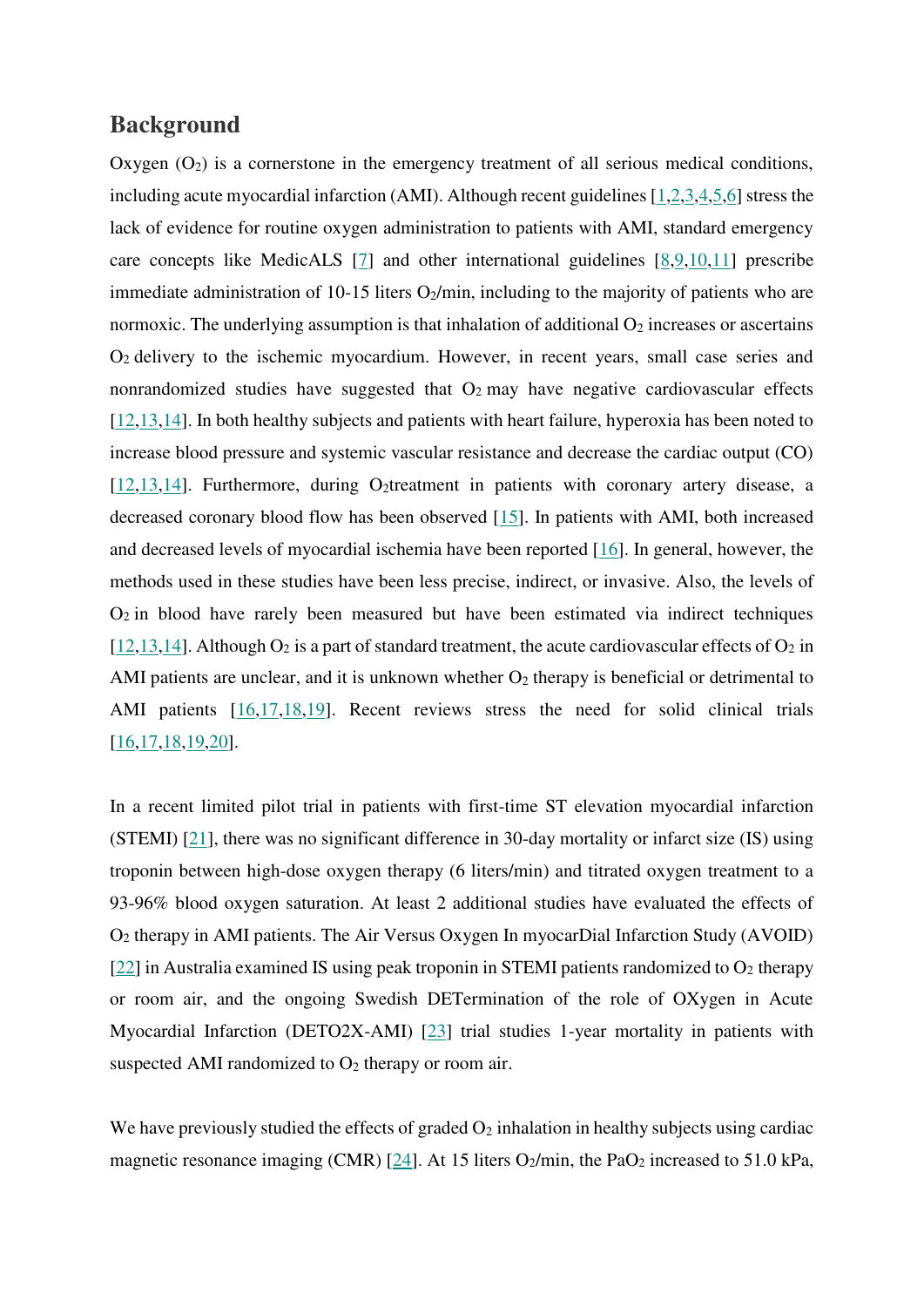the left ventricular (LV) perfusion decreased by 23%, and the CO decreased by 10%. Because of the fall in LV perfusion and CO, the systemic and coronary  $O_2$  delivery fell by 4 and 11% at 8 liters O2/min in spite of the increased blood oxygen content. If the effects are similar in AMI patients, O<sup>2</sup> treatment in these patients may not be beneficial.

In the present paper, we describe the design of a randomized controlled trial (Supplemental Oxygen in Catheterized Coronary Emergency Reperfusion; SOCCER) in STEMI patients treated with a primary percutaneous coronary intervention (PCI). CMR and echocardiography are used to evaluate the effects of  $O_2$  on myocardial salvage, IS and cardiac function. SOCCER is being conducted at Skåne University Hospital in Malmö and Lund in southern Sweden and has been approved by the regional ethics committee in Lund (May 3, 2011, Dnr 2011/258) and by the Swedish Medical Products Agency (EudraCT No. 2011-001452-11).

## **Methods**

#### **Study Setting**

Region Skåne is the southernmost region of Sweden and has a population of 1.2 million. Skåne University Hospital has two 24-hour general emergency departments with a yearly patient census close to 150,000. All ambulances in Skåne are staffed with at least one specialist nurse and all are equipped with modern medical technology, including mobile 12-lead ECG equipment, monitoring, and wireless ECG transmission.

Since the year 2000, the vast majority of STEMI patients undergo a primary PCI and are transported directly to the PCI laboratory, bypassing the emergency department. To guide these transport decisions, the ECG is transmitted from the ambulance to the coronary care unit, where the physician on call interprets the ECG and decides the patient's disposition. The ambulance guidelines in Region Skåne state that 10 liters O<sub>2</sub>/min is standard therapy for STEMI patients.

#### **Study Design**

The SOCCER study is an investigator-initiated, dual-center, single-blind, parallel-group, randomized controlled trial without commercial funding. One hundred normoxic (blood  $O_2$  saturation  $\geq$ 94%) STEMI patients accepted for a primary PCI are randomized 1:1 in the ambulance to standard  $O_2$  therapy (10 liters/min) or no supplemental  $O_2$  to be given until the end of the primary PCI.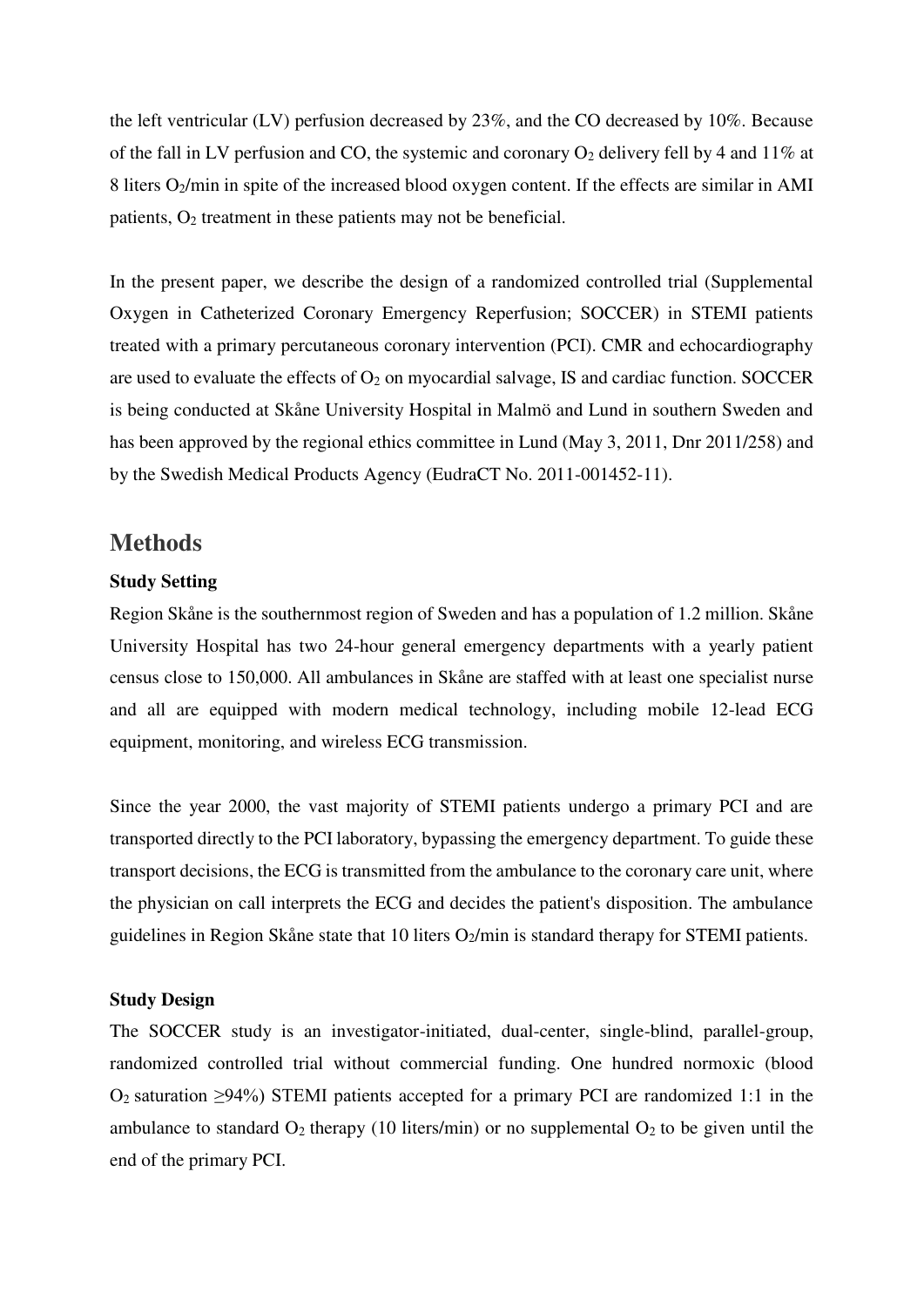The study protocol is outlined in figure [1.](http://www.karger.com.ludwig.lub.lu.se/Article/FullText/398786#F01) All patients undergo CMR on days 2-6 after the PCI to determine the myocardium at risk (MaR, i.e. the ischemic area before the PCI), the IS, and the myocardial salvage index (MSI) calculated as  $(1 - IS/MaR) \times 100\%$ . A subgroup of 50 patients undergo an extended echocardiography early during their hospital stay and at 6 months to assess remodeling by quantification of LV volumes and LV ejection fraction (LVEF) as well as the wall motion score index (WMSI). A study physician follows all patients for 6 months for readmission to in-hospital care and development of heart failure. At 6 months, the EQ-5D questionnaire is used to grade patients' subjective level of health [\[25\]](http://www.karger.com.ludwig.lub.lu.se/Article/FullText/398786#ref25). At the index visit and at 6 months, a blood sample for N-terminal pro brain natriuretic peptide is collected.

#### **Study Endpoints**

The study endpoints are described in table [1.](http://www.karger.com.ludwig.lub.lu.se/Article/FullText/398786#T01) The primary endpoint is MSI on CMR, and the main secondary endpoints are IS and MaR on CMR, and WMSI on echocardiography.

#### **Patient Inclusion and Informed Consent**

The inclusion and exclusion criteria are shown in table [2.](http://www.karger.com.ludwig.lub.lu.se/Article/FullText/398786#T02) In the ambulance, the patient is briefly informed of this study by the specialist nurse and then verbally accepts or declines inclusion. Patients who request more information in order to make their decision are excluded from this study; discussion in the ambulance about the risks and benefits of participation would delay transportation and is considered unethical. At the hospital ward, within 72 h after the PCI, the patient receives verbal and written information about this study by the local study physician and consents to participation in writing. The patient is also informed of their right to withdraw from this study at any time without having to provide a reason.

#### **Randomization**

Patients are randomized 1:1 to  $O_2$  or room air in blocks of 6 with the use of a web application (http://www.randomization.com/). Each block of 6 randomizations is distributed in a pack of sealed envelopes to the ambulances. After verbal informed consent and patient inclusion in the ambulance, an envelope with the study group allocation is opened by the ambulance nurse. Study Intervention

As determined by randomization, patients receive either 10 liters/min  $O_2$  or room air from study inclusion to the end of the PCI. All patients have an Oxymask™ [[26\]](http://www.karger.com.ludwig.lub.lu.se/Article/FullText/398786#ref26) fitted, but in the air group the tubing from the mask is not connected to the oxygen outlet. The patients are not informed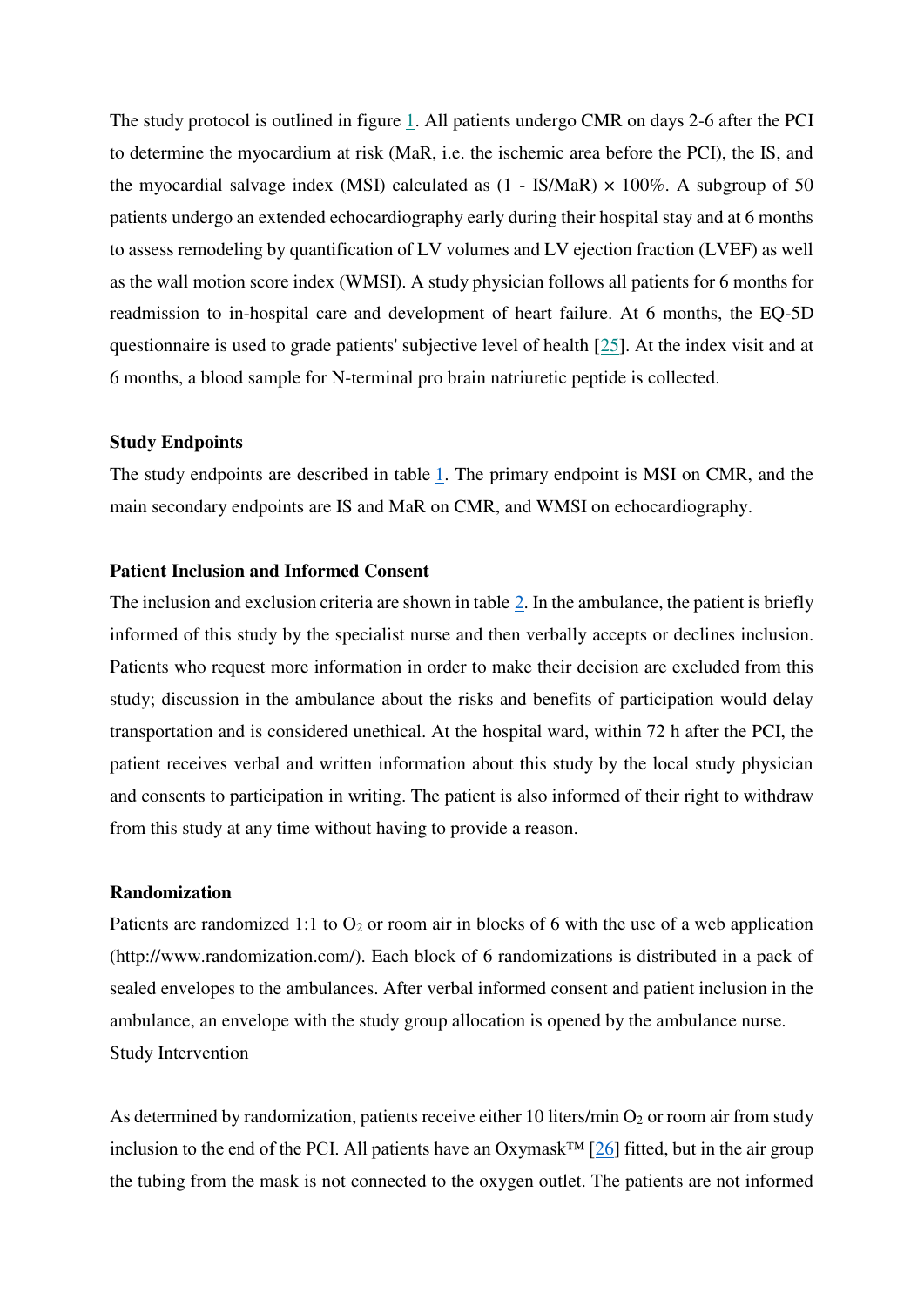of their group allocation and are kept blinded as long possible. The Oxymask™ was chosen because it causes a negligible increase in dead space and no  $CO<sub>2</sub>$  retention. In every other aspect, patients receive standard care. If the blood  $O_2$  saturation drops below 94%, this is noted and O2 therapy is initiated according to standard care (10 liters/min). After termination of the PCI, standard care is given at the coronary care unit by personnel blinded to the patient's group allocation. Patients may or may not receive additional oxygen at the coronary care unit.

#### **Data Collection**

After inclusion and randomization, the ambulance nurse and the personnel in the PCI laboratory note the patient management on case report forms which are submitted to the study coordinators and then registered electronically in the study database. Data entered by the prehospital personnel into the case report forms include blood pressure, heart rate, blood oxygen saturation, chest pain intensity using a visual analog scale (1-10), ECG rhythm (sinus or not), and times and dosages of administered opiates and/or β-blockers.

All other in-hospital data regarding management and outcomes including adverse events, laboratory results, and ECG are retrieved from the computerized patient records of Region Skåne (Melior; Siemens, Germany) and from the SWEDEHEART quality registries RIKS-HIA [\[27\]](http://www.karger.com.ludwig.lub.lu.se/Article/FullText/398786#ref27) and SCAAR [\[28\]](http://www.karger.com.ludwig.lub.lu.se/Article/FullText/398786#ref28).

The 6-month follow-up data registered from patient interviews, including current medications and the medical history since the index visit, is complemented and verified by probing the electronic medical record system in the entire Region Skåne (Melior) as well as the national inpatient registry of the Swedish Board of Health and Welfare.

#### **Data Safety Management**

Data handling is conducted according to local requirements and in accordance with ICH GCP guidelines (paragraph 5.5). In this study, there is no interim analysis or safety committee. The included patients are few, and from a safety perspective it seems very unlikely that large differences between the study groups will be observed.

#### **Number of Patients and Statistics**

All analyses are performed on an intention-to-treat basis by researchers blinded to the group allocation. A secondary analysis on a per-protocol basis is also performed. Missing data result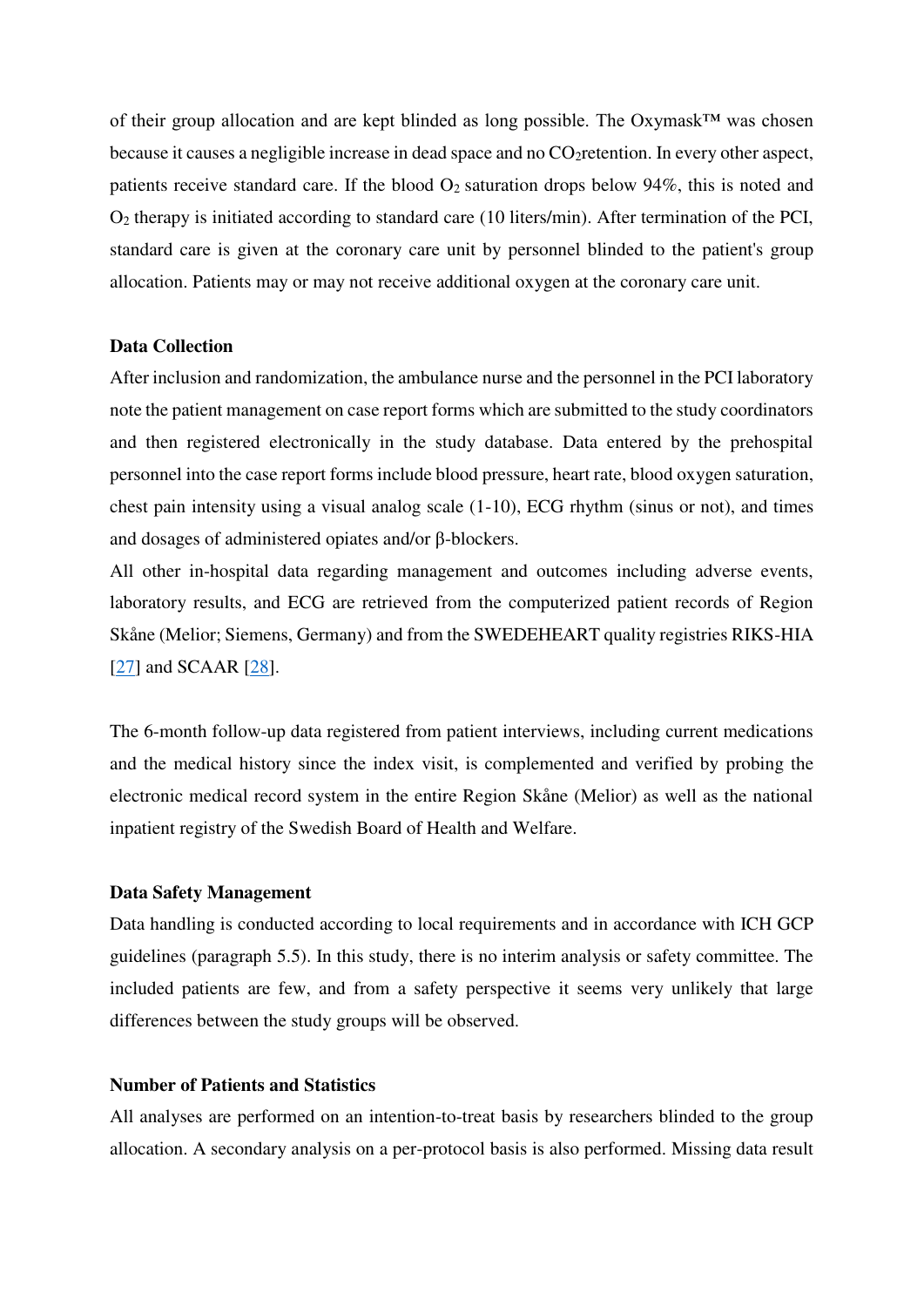in exclusion of the patient in the analysis at hand. All data are gathered and statistically analyzed using Microsoft Excel and IBM SPSS Statistics V22.

Data from the 2 treatment groups are primarily compared using a 2-sided Mann-Whitney test. The null hypothesis is that there is no difference between the 2 treatment groups.  $p \le 0.05$  is considered statistically significant.

*CMR.* Assuming an MSI of  $60 \pm 20\%$  [ $29,30,31,32$  $29,30,31,32$  $29,30,31,32$  $29,30,31,32$ ] in the O<sub>2</sub> group (standard treatment), a total sample size of 100 allows detection of an MSI difference of 15% points between groups with a power >90% (actual power 96%) at a 5% risk of an α error.

*Echocardiography Subgroup.* Assuming a WMSI of  $1.6 \pm 0.2$  [\[33\]](http://www.karger.com.ludwig.lub.lu.se/Article/FullText/398786#ref33) in the O<sub>2</sub> group after the PCI, a total sample size of 50 allows detection of a WMSI difference of 0.2 between groups with a power >90% (actual power  $93\%$ ) at a 5% risk of an  $\alpha$  error. The same 50 patients undergo a second echocardiography after 6 months to detect a difference in WMSI of 0.2 with a power >90% (actual power 93%) at a 5% risk of an α error.

#### **Cardiac Magnetic Resonance Imaging**

All patients undergo CMR on days 2-6 to assess the primary endpoint MSI [\[34\]](http://www.karger.com.ludwig.lub.lu.se/Article/FullText/398786#ref34). A Philips 1.5T Achieva is used at Skåne University Hospital in Lund, and a Siemens 1.5T Avanto is used in Malmö. Imaging is performed using the 3 standard long-axis images (2-chamber, 4-chamber, and LV outflow tract views) and a stack of short-axis images covering the entire left ventricle during breath holds. MaR is visualized using T2-weighted triple inversion recovery imaging [\[29\]](http://www.karger.com.ludwig.lub.lu.se/Article/FullText/398786#ref29) (Philips Achieva) or T2-prepared steady-state free precession (SSFP) [\[35\]](http://www.karger.com.ludwig.lub.lu.se/Article/FullText/398786#ref35) (Siemens Avanto) as well as contrast-enhanced SSFP short-axis images 5 min after 0.2 mmol/kg intravenous administration of the contrast agent gadoteric acid (Gd-DOTA). The T2-weighted technique for MaR was originally described by Aletras et al. [\[36\]](http://www.karger.com.ludwig.lub.lu.se/Article/FullText/398786#ref36) and was validated for quantification of MaR in AMI patients up to 1 week after STEMI by Carlsson et al. [\[29\]](http://www.karger.com.ludwig.lub.lu.se/Article/FullText/398786#ref29). Contrast-enhanced SSFP for MaR was described and validated by Sörensson et al. [\[37\]](http://www.karger.com.ludwig.lub.lu.se/Article/FullText/398786#ref37) and Ubachs et al. [\[38\]](http://www.karger.com.ludwig.lub.lu.se/Article/FullText/398786#ref38).

IS is quantified with late gadolinium-enhanced CMR approximately 15 min after Gd-DOTA administration [\[39\]](http://www.karger.com.ludwig.lub.lu.se/Article/FullText/398786#ref39). For assessment of cardiac function, the SSFP cine images acquired after contrast administration are used.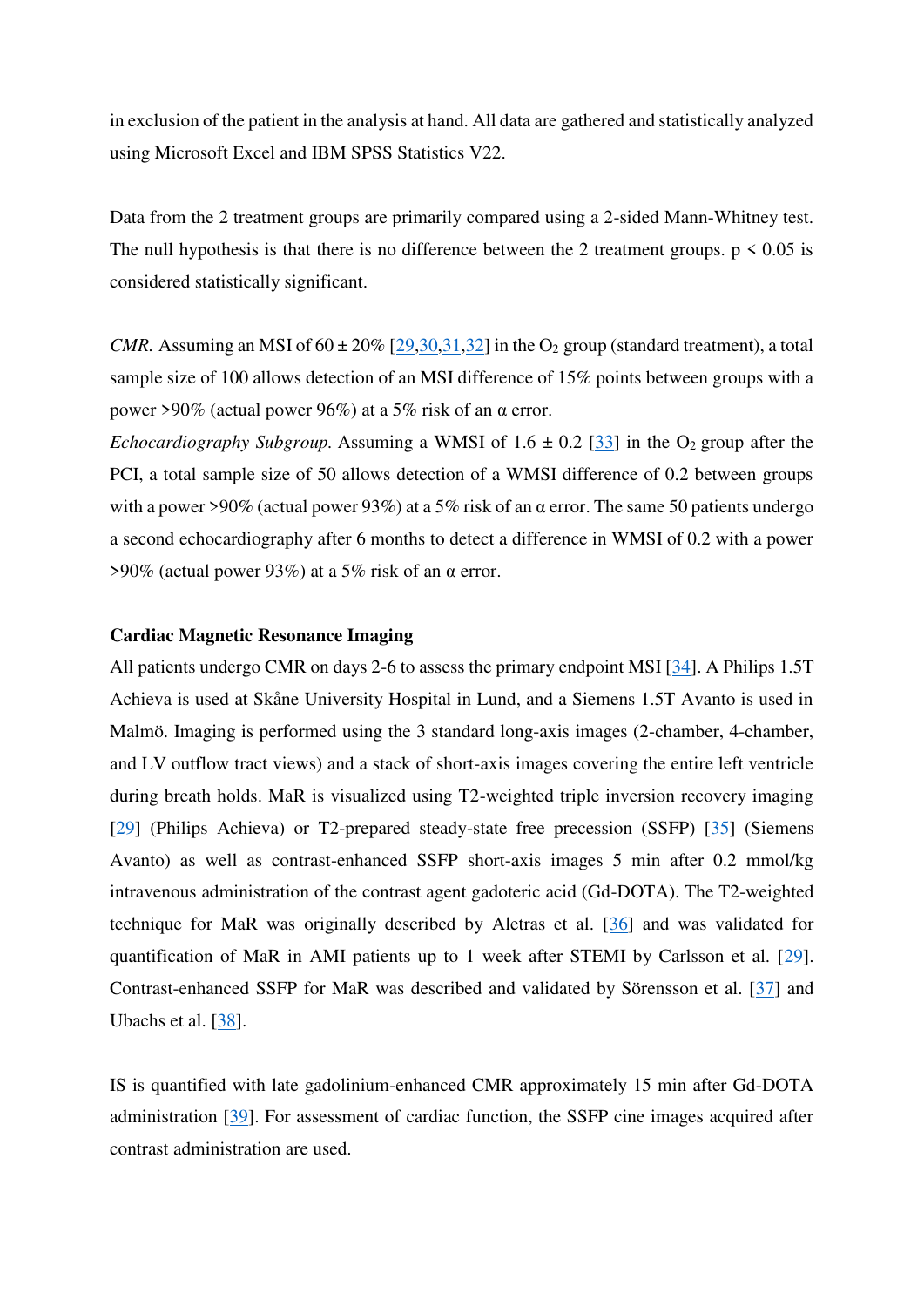#### **CMR Image Analysis**

All quantitative assessments (below) are performed on the short-axis images. The analysis of ventricular dimensions, MaR, and IS is performed using the postprocessing software Segment v.1.9 R3084 (http://segment.heiberg.se) [\[40\]](http://www.karger.com.ludwig.lub.lu.se/Article/FullText/398786#ref40). The observers for MaR and IS are blinded to all clinical data. The endocardial and epicardial borders are manually traced in end diastole and end systole of the contrast-enhanced SSFP cine images and in the T2-weighted and late gadolinium-enhanced-images. End-diastolic and end-systolic volumes, ejection fractions, and stroke volumes are quantified by summation of the endocardial volumes in the short-axis imaging stack. For MaR the myocardium with an increased signal intensity is delineated in T2 weighted and contrast-enhanced SSFP images, as previously described [\[37](http://www.karger.com.ludwig.lub.lu.se/Article/FullText/398786#ref37)[,38\]](http://www.karger.com.ludwig.lub.lu.se/Article/FullText/398786#ref38). The MaR is expressed as a percentage of the LV myocardium. The IS in late gadolinium-enhanced images is quantified using a previously described and validated automatic infarct quantification method taking partial volume effects in the periphery of the infarction into account [\[41\]](http://www.karger.com.ludwig.lub.lu.se/Article/FullText/398786#ref41). Manual adjustments are made if the computer algorithm is clearly wrong. Microvascular obstruction is defined as hypointense regions in the core of the infarction with a signal intensity less than the threshold for infarction and is included in the infarct. MaR and IS are expressed as a percentage of the LV myocardium and MSI is quantified as  $(1 - IS/MaR) \times 100\%$ .

#### **Echocardiography**

A subgroup of 50 patients are subjected to an extended echocardiographic investigation on days 2-3 after the PCI and at 6 months in order to assess LVEF and WMSI. WMSI is calculated to semiquantitate the extent of regional wall motion abnormalities and equals the sum of wall motion scores (1-4, where 1 is normal and 2-4 represents gradually decreased contractility) in 16 myocardial segments divided by the number of segments assessed. A normally contracting LV has a WMSI of 1, and the index increases as wall motion abnormalities become more severe. The WMSI reflects IS and regional and total contractility during and after AMI [\[42\]](http://www.karger.com.ludwig.lub.lu.se/Article/FullText/398786#ref42) and also the subsequent myocardial remodeling [\[33,](http://www.karger.com.ludwig.lub.lu.se/Article/FullText/398786#ref33)[42\]](http://www.karger.com.ludwig.lub.lu.se/Article/FullText/398786#ref42). WMSI is superior to LVEF as a predictor for prognosis in STEMI patients and predicts both mortality and rehospitalization for heart failure [\[43\]](http://www.karger.com.ludwig.lub.lu.se/Article/FullText/398786#ref43). A change in WMSI over time can be used to assess the therapeutic success of an acute PCI [\[33\]](http://www.karger.com.ludwig.lub.lu.se/Article/FullText/398786#ref33).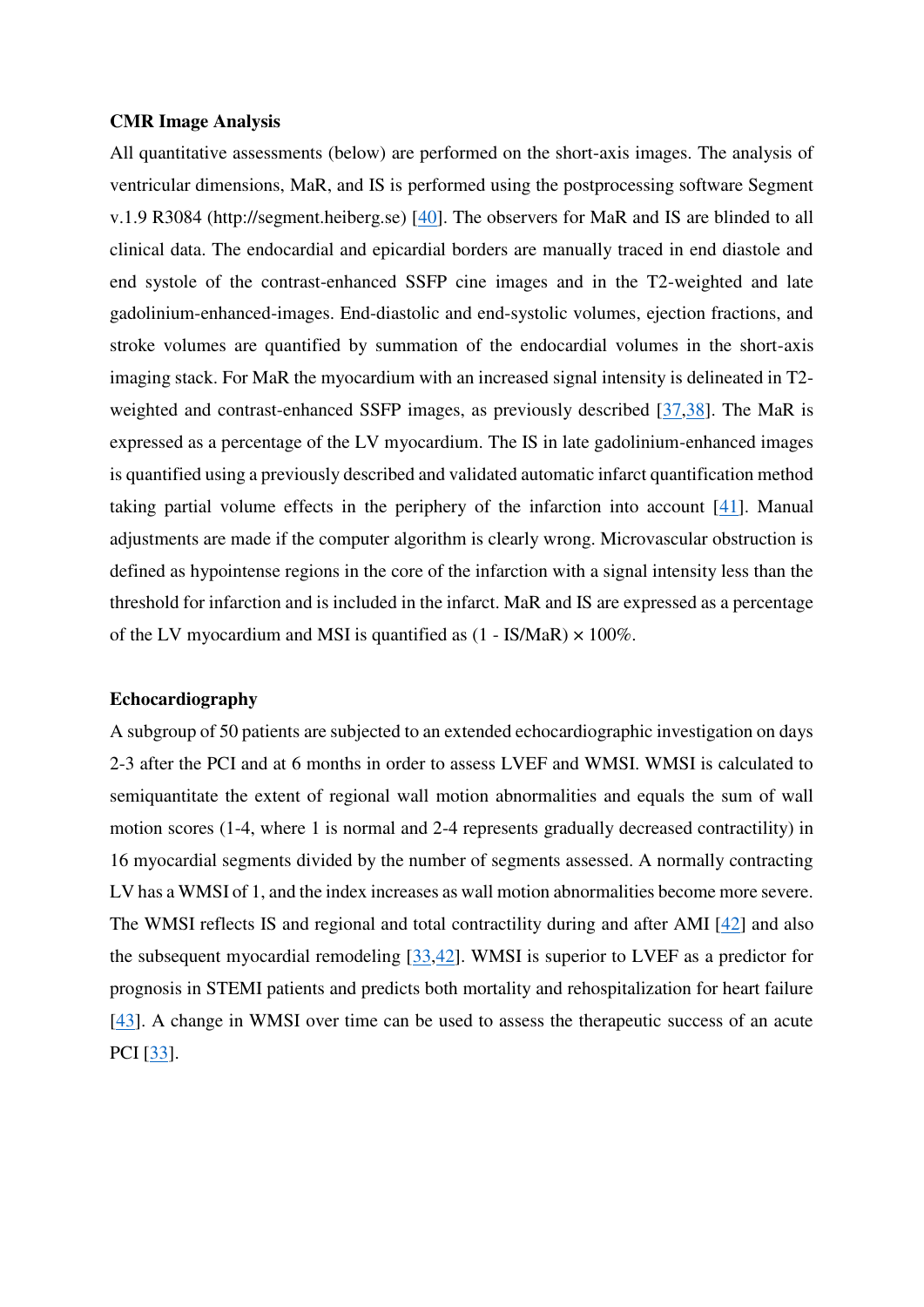#### **Feasibility and Study Progress**

The feasibility of the proposed study is supported by previous studies with emergency inclusion of STEMI patients in Lund [\[44\]](http://www.karger.com.ludwig.lub.lu.se/Article/FullText/398786#ref44), by our own results from studies with cardiac CMR [\[24](http://www.karger.com.ludwig.lub.lu.se/Article/FullText/398786#ref24)[,29\]](http://www.karger.com.ludwig.lub.lu.se/Article/FullText/398786#ref29), and by the successful inclusion so far (November 16, 2014) of 85 patients.

#### **Strengths and Limitations**

SOCCER is a blinded randomized controlled trial, and the results will therefore probably have good validity. Both the AVOID  $[22]$  and the DETO2X  $[23]$  trials are open studies in which placebo and/or nocebo effects are likely. The main endpoints of the SOCCER trial (MSI, IS and MaR on CMR, and WMSI on echocardiography) are established, well validated, and based on state-of-the-art imaging. Much of the study data are retrieved from preexisting quality registries (RIKS-HIA and SCAAR), and in that sense SOCCER lends from the new family of randomized registry trials [\[45\]](http://www.karger.com.ludwig.lub.lu.se/Article/FullText/398786#ref45).

Limitations include that SOCCER is a comparatively small trial including only STEMI patients. The results are thus not necessarily generalizable to patients with NSTEMI, unstable angina, or suspected acute coronary syndrome. Further, the size of the trial precludes reliable conclusions on the effects of oxygen therapy on morbidity and mortality. On the other hand, the used endpoints (amount of salvaged and infarcted myocardium) are strongly correlated with prognosis [\[34,](http://www.karger.com.ludwig.lub.lu.se/Article/FullText/398786#ref34)[43\]](http://www.karger.com.ludwig.lub.lu.se/Article/FullText/398786#ref43) and should therefore be highly relevant for an emergency decision to treat the patient with oxygen.

### **Discussion**

The SOCCER trial addresses a significant knowledge gap in the routine care of AMI patients. Every year, millions of AMI patients are treated with oxygen all around the world. Based on previous observations  $[12,13,14,16,17,18,19,24]$  $[12,13,14,16,17,18,19,24]$  $[12,13,14,16,17,18,19,24]$  $[12,13,14,16,17,18,19,24]$  $[12,13,14,16,17,18,19,24]$  $[12,13,14,16,17,18,19,24]$  $[12,13,14,16,17,18,19,24]$  $[12,13,14,16,17,18,19,24]$ , it may well be that  $O_2$  therapy does not benefit these patients, and perhaps even harms them. The results of SOCCER and concurrent oxygen trials may thus change international treatment guidelines for patients with AMI or ischemia. Indeed, the results may be of interest in the management of all emergency patients where oxygen treatment is considered.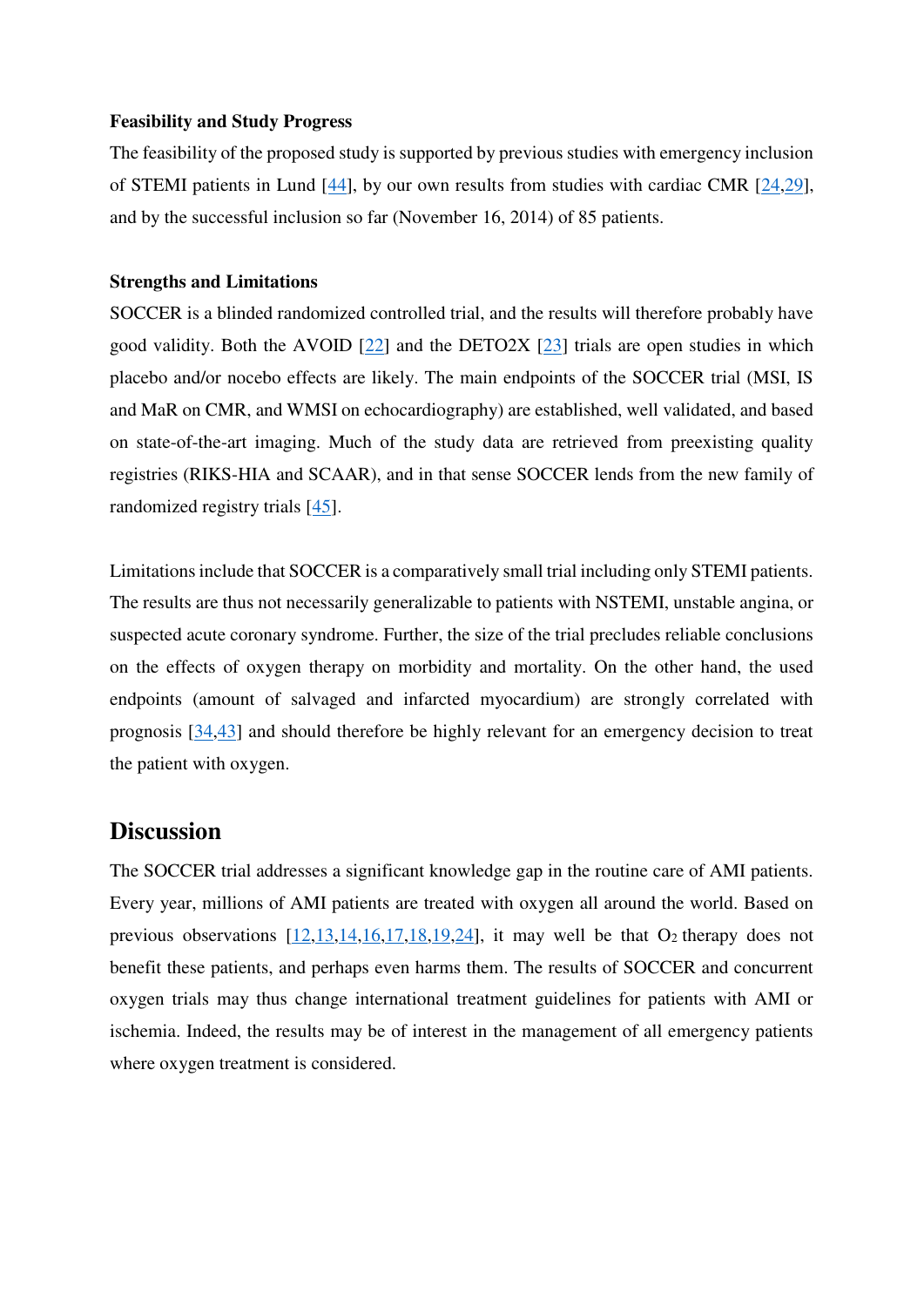## **References**

- 1. Chew DP, Aroney CN, Aylward PE, Kelly A-M, White HD: 2011 addendum to the National Heart Foundation of Australia/Cardiac Society of Australia and New Zealand guidelines for the management of acute coronary syndromes (ACS) 2006. Clin Trials 2011;4:6.
- 2. Task Force for Diagnosis and Treatment of Non-ST-Segment Elevation Acute Coronary Syndromes of the European Society of Cardiology; Bassand J-P, Hamm CW, Ardissino D, Boersma E, Budaj A, Fernández-Avilés F, Fox KA, Hasdai D, Ohman EM, Wallentin L: Guidelines for the diagnosis and treatment of non-ST-segment elevation acute coronary syndromes. Eur Heart J 2007;28:1598-1660.
- 3. Hamm CW, Bassand J-P, Agewall S, Bax J, Boersma E, Bueno H, Caso P, Dudek D, Gielen S, Huber K: ESC guidelines for the management of acute coronary syndromes in patients presenting without persistent ST-segment elevation. The Task Force for the Management of Acute Coronary Syndromes (ACS) in Patients Presenting without Persistent ST-Segment Elevation of the European Society of Cardiology (ESC). Eur Heart J 2011;32:2999-3054.
- 4. Task Force on the Management of ST-Segment Elevation Acute Myocardial Infarction of the European Society of Cardiology (ESC); Steg PG, James SK, Atar D, Badano LP, Lundqvist CB, Borger MA, Di Mario C, Dickstein K, Ducrocq G, Fernandez-Aviles F: ESC guidelines for the management of acute myocardial infarction in patients presenting with ST-segment elevation. Eur Heart J 2012;33:2569-2619.
- 5. O'Connor RE, Brady W, Brooks SC, Diercks D, Egan J, Ghaemmaghami C, Menon V, O'Neil BJ, Travers AH, Yannopoulos D: Acute coronary syndromes - 2010 American Heart Association guidelines for cardiopulmonary resuscitation and emergency cardiovascular care. Part 10. Circulation 2010;122:S787-S817.
- 6. O'Gara PT, Kushner FG, Ascheim DD, Casey DE, Chung MK, de Lemos JA, Ettinger SM, Fang JC, Fesmire FM, Franklin BA: 2013 ACCF/AHA guideline for the management of ST-elevation myocardial infarction: a report of the American College of Cardiology Foundation/American Heart Association Task Force on Practice Guidelines. J Am Coll Cardiol 2013;61:e78-e140.
- 7. Group ALS: Acute Medical Emergencies: the Practical Approach, ed 2. London, BMJ Books, 2004.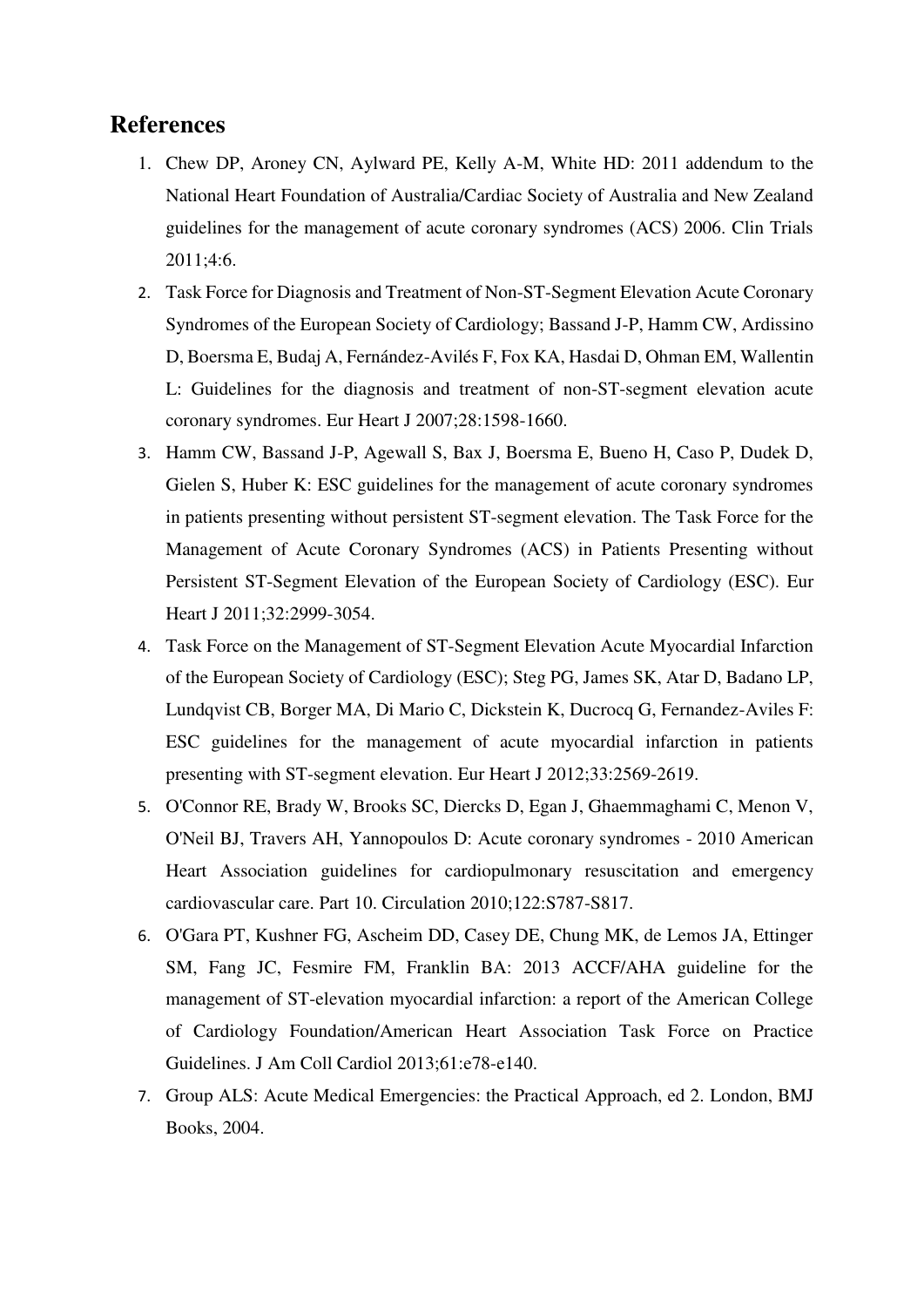- 8. International Liaison Committee on Resuscitation: 2005 international consensus on cardiopulmonary resuscitation and emergency cardiovascular care science with treatment recommendations. 5. Acute coronary syndromes. Resuscitation 2005;67:249- 269.
- 9. International Liaison Committee on Resuscitation: 2005 international consensus on cardiopulmonary resuscitation and emergency cardiovascular care science with treatment recommendations. 4. Advanced life support. Resuscitation 2005;67:213-247.
- 10. Anderson JL, Adams CD, Antman EM, Bridges CR, Califf RM, Casey DE, Chavey WE, Fesmire FM, Hochman JS, Levin TN, Lincoff M, Peterson ED, Theroux P, Wenger NK, Wright S, Smith SC, Jacobs AK, Adams CD, Halperin JL, Hunt SA, Krumholz HM, Kushner FG, Lytle BW, Nishimura R, Ornato JP, Page RL, Riegel B: ACC/AHA 2007 guidelines for the management of patients with unstable angina/non-ST-elevation myocardial infarction: a report of the American College of Cardiology/American Heart Association Task Force on Practice Guidelines (writing committee to revise the 2002 guidelines for the management of patients with unstable angina/non-ST-elevation myocardial infarction): developed in collaboration with the American College of Emergency Physicians, the Society for Cardiovascular Angiography and Interventions, and the Society of Thoracic Surgeons - endorsed by the American Association of Cardiovascular and Pulmonary Rehabilitation and the Society for Academic Emergency Medicine. J Am Coll Cardiol 2007;50:e1-e157.
- 11. Pollack CV Jr, Diercks DB, Roe MT, Peterson ED: 2004 American College of Cardiology/American Heart Association guidelines for the management of patients with ST-elevation myocardial infarction: implications for emergency department practice. Ann Emerg Med 2005;45:363-376.
- 12. Waring WS, Thomson AJ, Adwani SH, Rosseel AJ, Potter JF, Webb DJ, Maxwell SR: Cardiovascular effects of acute oxygen administration in healthy adults. J Cardiovasc Pharmacol 2003;42:245-250.
- 13. Rousseau A, Bak Z, Janerot-Sjoberg B, Sjoberg F: Acute hyperoxaemia-induced effects on regional blood flow, oxygen consumption and central circulation in man. Acta Physiol Scand 2005;183:231-240.
- 14. Haque WA, Boehmer J, Clemson BS, Leuenberger UA, Silber DH, Sinoway LI: Hemodynamic effects of supplemental oxygen administration in congestive heart failure. J Am Coll Cardiol 1996;27:353-357.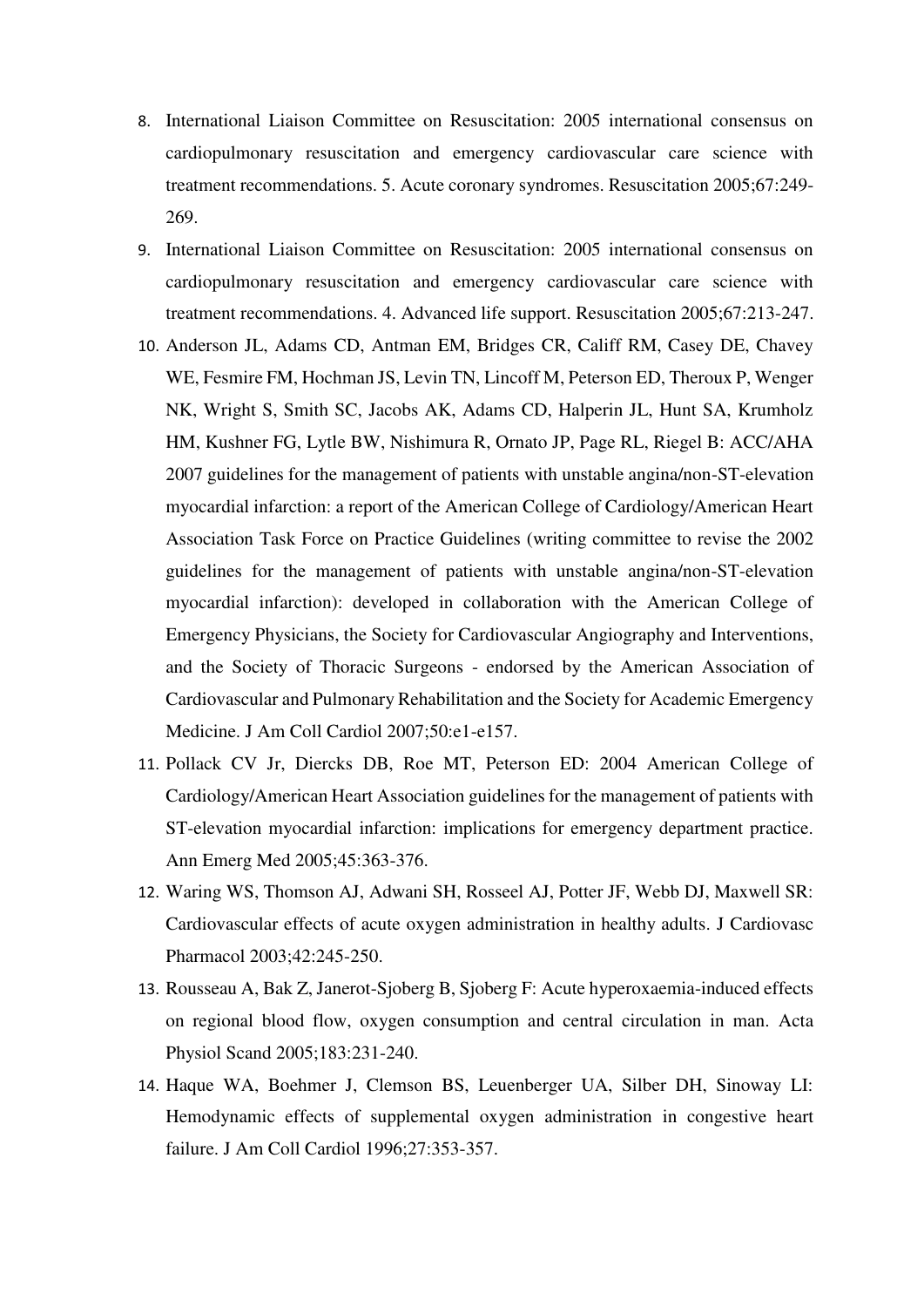- 15. McNulty PH, King N, Scott S, Hartman G, McCann J, Kozak M, Chambers CE, Demers LM, Sinoway LI: Effects of supplemental oxygen administration on coronary blood flow in patients undergoing cardiac catheterization. Am J Physiol Heart Circ Physiol 2005;288:H1057-H1062.
- 16. Nicholson C: A systematic review of the effectiveness of oxygen in reducing acute myocardial ischaemia. J Clin Nurs 2004;13:996-1007.
- 17. Beasley R, Aldington S, Weatherall M, Robinson G, McHaffie D: Oxygen therapy in myocardial infarction: an historical perspective. J R Soc Med 2007;100:130-133.
- 18. Cabello JB, Burls A, Emparanza JI, Bayliss S, Quinn T: Oxygen therapy for acute myocardial infarction. Cochrane Database Syst Rev 2010;6:CD007160.
- 19. Wijesinghe M, Perrin K, Ranchord A, Simmonds M, Weatherall M, Beasley R: Routine use of oxygen in the treatment of myocardial infarction: systematic review. Heart 2009;95:198-202.
- 20. Farquhar H, Weatherall M, Wijesinghe M, Perrin K, Ranchord A, Simmonds M, Beasley R: Systematic review of studies of the effect of hyperoxia on coronary blood flow. Am Heart J 2009;158:371-377.
- 21. Ranchord AM, Argyle R, Beynon R, Perrin K, Sharma V, Weatherall M, Simmonds M, Heatlie G, Brooks N, Beasley R: High-concentration versus titrated oxygen therapy in ST-elevation myocardial infarction: a pilot randomized controlled trial. Am Heart J 2012;163:168-175.
- 22. Stub D, Smith K, Bernard S, Bray JE, Stephenson M, Cameron P, Meredith I, Kaye DM: A randomized controlled trial of oxygen therapy in acute myocardial infarction Air Versus Oxygen In myocarDial infarction study (AVOID study). Am Heart J 2012;163:339-345.
- 23. Hofmann R, James SK, Svensson L, Witt N, Frick M, Lindahl B, Östlund O, Ekelund U, Erlinge D, Herlitz J, Jernberg T: Determination of the role of oxygen in suspected acute myocardial infarction trial. Am Heart J 2014;167:322-328.
- 24. Bodetoft S, Carlsson M, Arheden H, Ekelund U: Effects of oxygen inhalation on cardiac output, coronary blood flow and oxygen delivery in healthy individuals. Eur J Emerg Med 2010;18:25-30.
- 25. EuroQol Group: EQ-5D a standardised instrument for use as a measure of health outcome. 2014. http://www.euroqol.org/home.html.
- 26. MedCore: Oxymask product information. Kista, MedCore, 2014.
- 27. Swedeheart: Riks-hia. 2014. http://www.ucr.uu.se/rikshia/.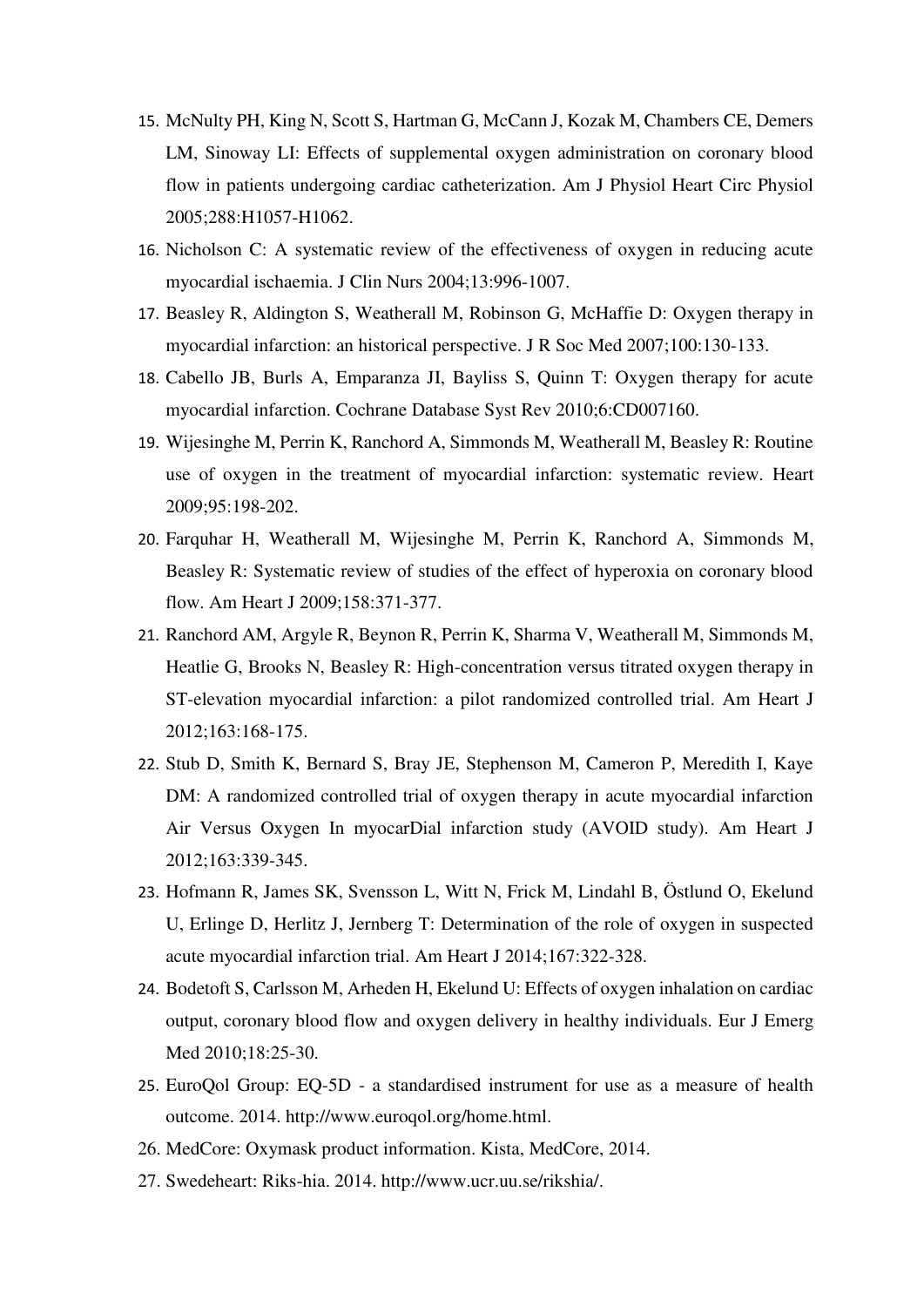- 28. Swedeheart: Scaar. 2014.http://www.ucr.uu.se/scaar/.
- 29. Carlsson M, Ubachs JF, Hedstrom E, Heiberg E, Jovinge S, Arheden H: Myocardium at risk after acute infarction in humans on cardiac magnetic resonance: quantitative assessment during follow-up and validation with single-photon emission computed tomography. JACC Cardiovasc Imaging 2009;2:569-576.
- 30. Atar D, Arheden H, Berdeaux A, Bonnet J-L, Carlsson M, Clemmensen P, Cuvier V, Danchin N, Dubois-Randé J-L, Engblom H: Effect of intravenous TRO40303 as an adjunct to primary percutaneous coronary intervention for acute ST-elevation myocardial infarction: MITOCARE study results. Eur Heart J 2015;36:112-119.
- 31. Erlinge D, Götberg M, Lang I, Holzer M, Noc M, Clemmensen P, Jensen U, Metzler B, James S, Bötker HE: Rapid endovascular catheter core cooling combined with cold saline as an adjunct to percutaneous coronary intervention for the treatment of acute myocardial infarction: the CHILL-MI trial - a randomized controlled study of the use of central venous catheter core cooling combined with cold saline as an adjunct to percutaneous coronary intervention for the treatment of acute myocardial infarction. J Am Coll Cardiol 2014;63:1857-1865.
- 32. Götberg M, Olivecrona GK, Koul S, Carlsson M, Engblom H, Ugander M, van der Pals J, Algotsson L, Arheden H, Erlinge D: A pilot study of rapid cooling by cold saline and endovascular cooling before reperfusion in patients with ST-elevation myocardial infarction. Circ Cardiovasc Interv 2010;3:400-407.
- 33. Liistro F, Grotti S, Angioli P, Falsini G, Ducci K, Baldassarre S, Sabini A, Brandini R, Capati E, Bolognese L: Impact of thrombus aspiration on myocardial tissue reperfusion and left ventricular functional recovery and remodeling after primary angioplasty. Circ Cardiovasc Interv 2009;2:376-383.
- 34. Eitel I, Desch S, Fuernau G, Hildebrand L, Gutberlet M, Schuler G, Thiele H: Prognostic significance and determinants of myocardial salvage assessed by cardiovascular magnetic resonance in acute reperfused myocardial infarction. J Am Coll Cardiol 2010;55:2470-2479.
- 35. Kellman P, Aletras AH, Mancini C, McVeigh ER, Arai AE: T2-prepared SSFP improves diagnostic confidence in edema imaging in acute myocardial infarction compared to turbo spin echo. Magn Reson Med 2007;57:891-897.
- 36. Aletras AH, Tilak GS, Natanzon A, Hsu L-Y, Gonzalez FM, Hoyt RF, Arai AE: Retrospective determination of the area at risk for reperfused acute myocardial infarction with T2-weighted cardiac magnetic resonance imaging histopathological and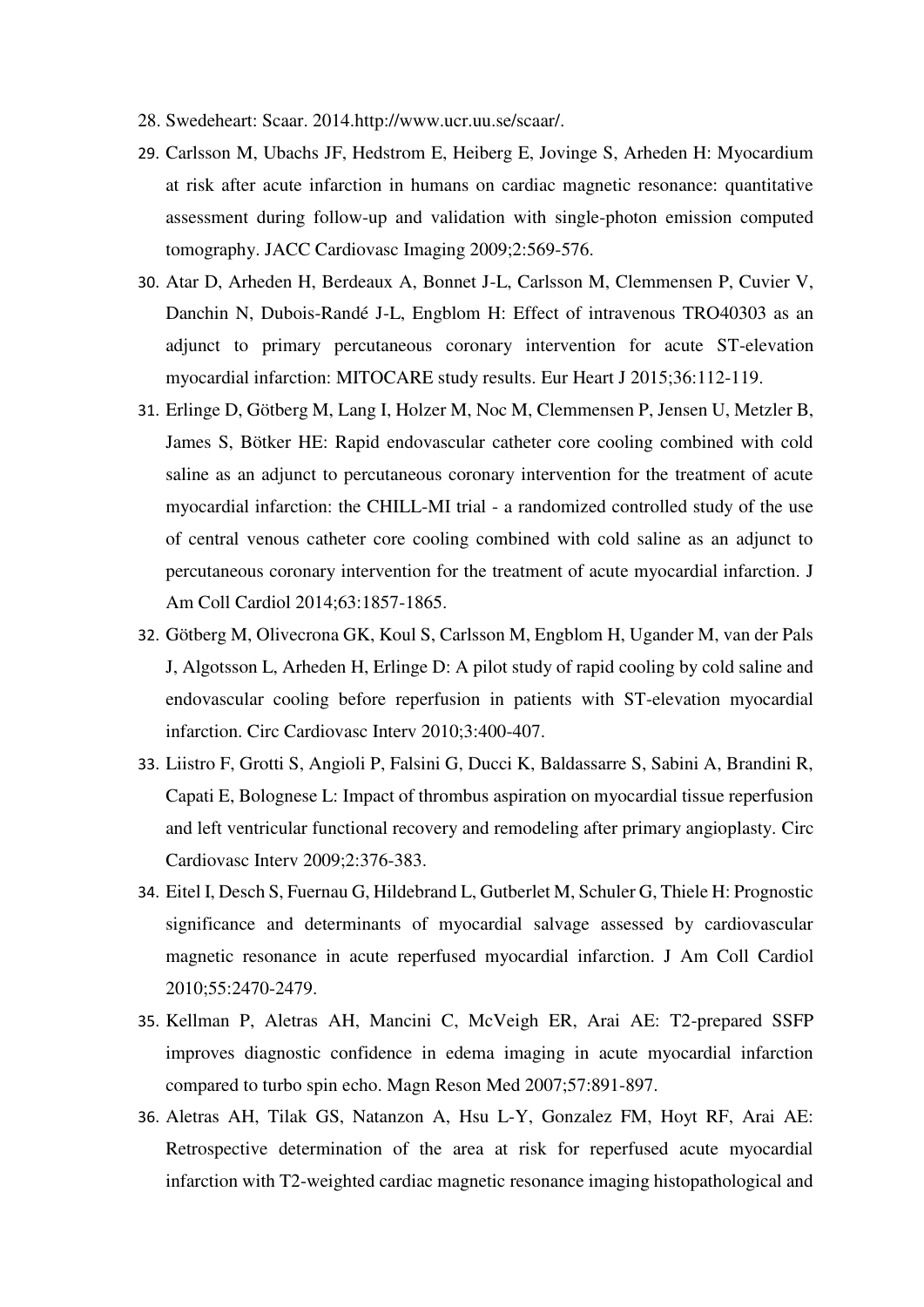displacement encoding with stimulated echoes (DENSE) functional validations. Circulation 2006;113:1865-1870.

- 37. Sörensson P, Heiberg E, Saleh N, Bouvier F, Caidahl K, Tornvall P, Rydén L, Pernow J, Arheden H: Research assessment of myocardium at risk with contrast enhanced steady-state free precession cine cardiovascular magnetic resonance compared to singlephoton emission computed tomography. J Cardiovasc Magn Reson 2010;12:25.
- 38. Ubachs JF, Sörensson P, Engblom H, Carlsson M, Jovinge S, Pernow J, Arheden H: Myocardium at risk by magnetic resonance imaging: head-to-head comparison of T2 weighted imaging and contrast-enhanced steady-state free precession. Eur Heart J Cardiovasc Imaging 2012;13:1008-1015.
- 39. Kim RJ, Fieno DS, Parrish TB, Harris K, Chen E-L, Simonetti O, Bundy J, Finn JP, Klocke FJ, Judd RM: Relationship of MRI delayed contrast enhancement to irreversible injury, infarct age, and contractile function. Circulation 1999;100:1992-2002.
- 40. Heiberg E, Sjögren J, Ugander M, Carlsson M, Engblom H, Arheden H: Design and validation of segment-freely available software for cardiovascular image analysis. BMC Med Imaging 2010;10:1.
- 41. Heiberg E, Ugander M, Engblom H, Gotberg M, Olivecrona GK, Erlinge D, Arheden H: Automated quantification of myocardial infarction from MR images by accounting for partial volume effects: animal, phantom, and human study. Radiology 2008;246:581-588.
- 42. Maioli M, Bellandi F, Leoncini M, Toso A, Dabizzi RP: Randomized early versus late abciximab in acute myocardial infarction treated with primary coronary intervention (RELAx-AMI trial). J Am Coll Cardiol 2007;49:1517-1524.
- 43. Moller JE, Hillis GS, Oh JK, Reeder GS, Gersh BJ, Pellikka PA: Wall motion score index and ejection fraction for risk stratification after acute myocardial infarction. Am Heart J 2006;151:419-425.
- 44. Götberg M, Olivecrona GK, Koul S, Carlsson M, Engblom H, Ugander M, van der Pals J, Algotsson L, Arheden H, Erlinge D: A pilot study of rapid cooling by cold saline and endovascular cooling before reperfusion in patients with ST-elevation myocardial infarction. Circ Cardiovasc Interv 2010;3:400-407.
- 45. Lauer MS, D'Agostino RB Sr: The randomized registry trial the next disruptive technology in clinical research? N Engl J Med 2013;369:1579-1581.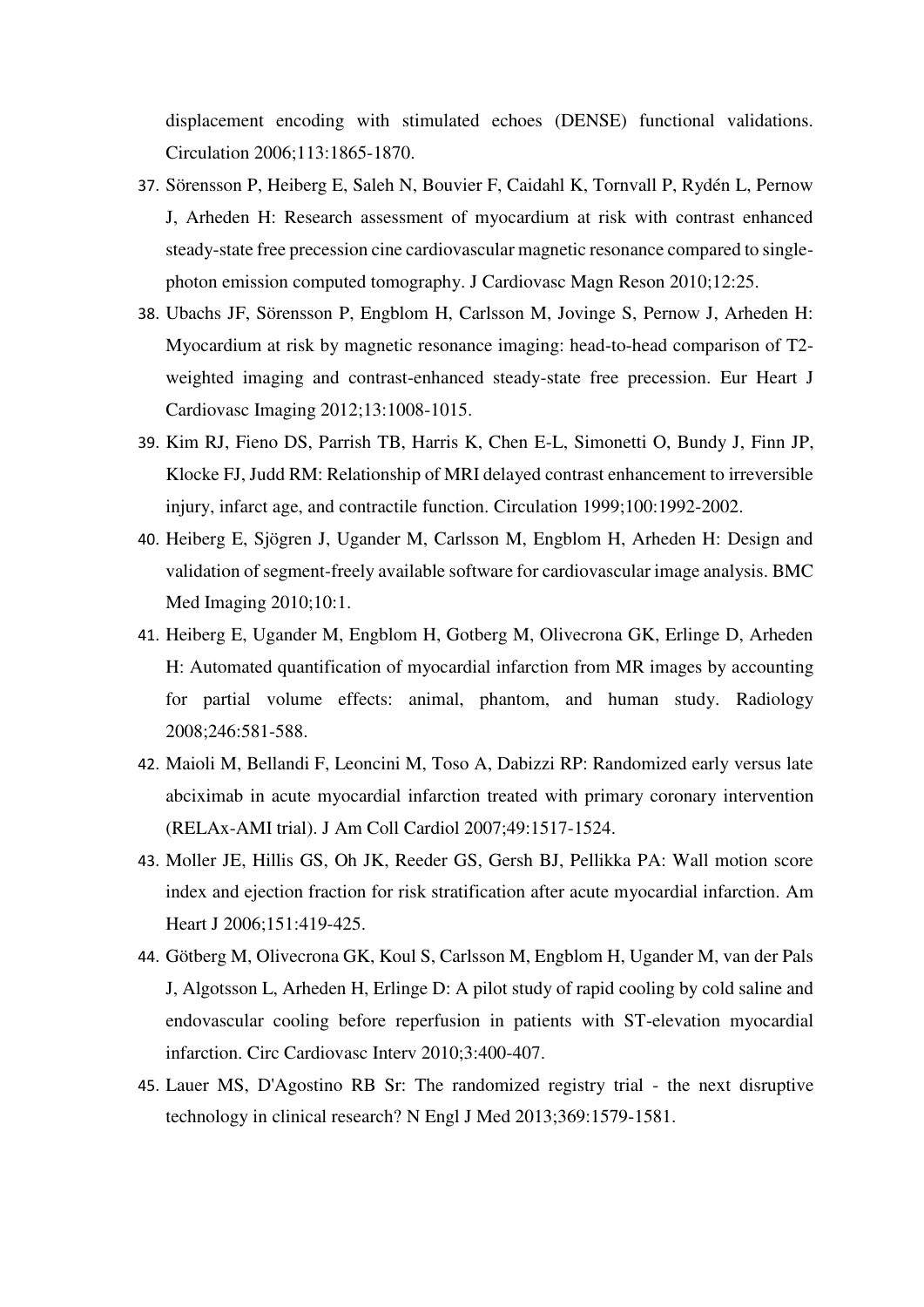

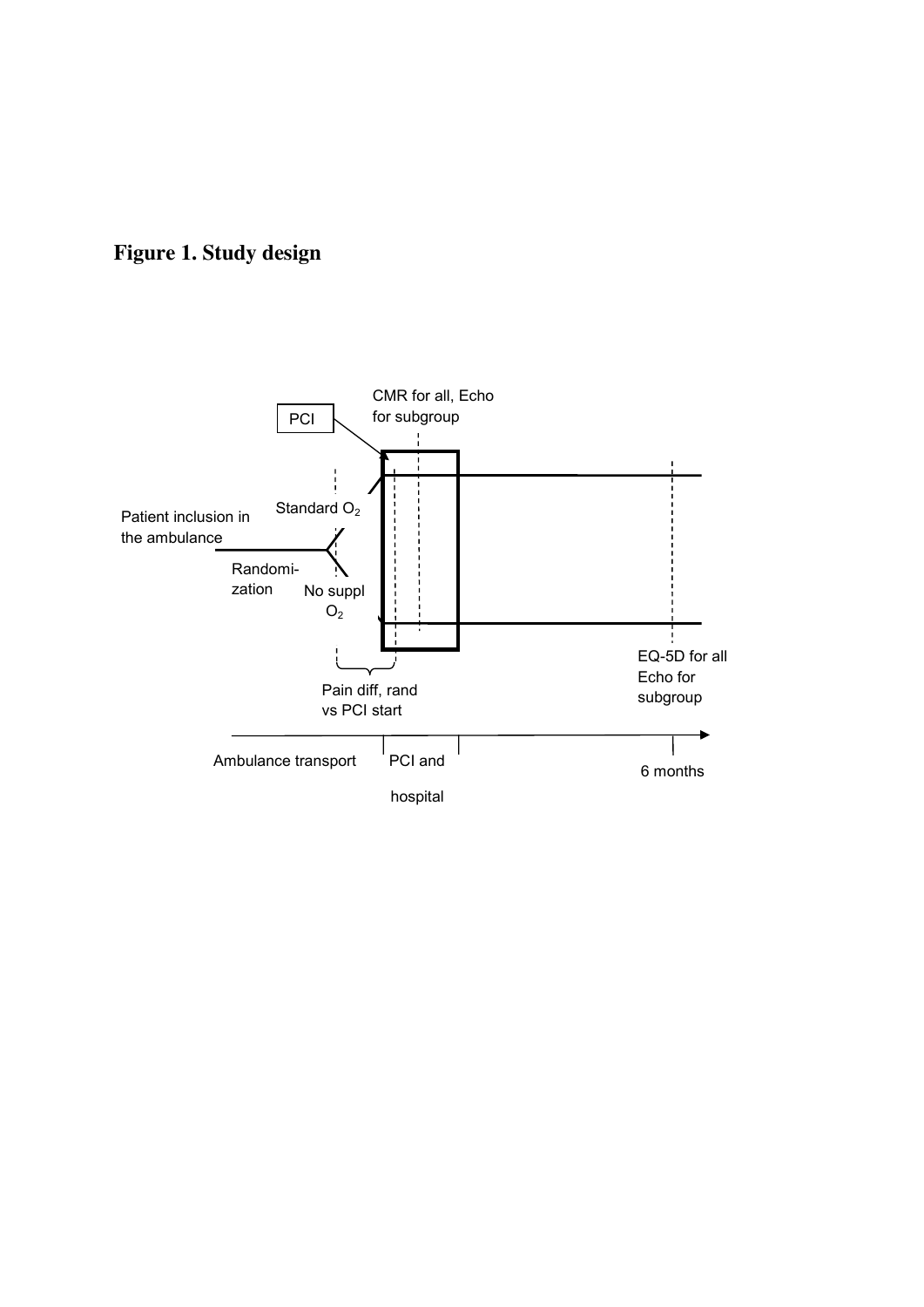## **Table 1. Endpoints**

### **Primary endpoint**

o MSI on CMR

#### **Secondary endpoints**

- o Infarct size (IS) on CMR
- o MaR on CMR
- o EF on CMR
- o Microvascular obstruction on CMR
- o Pain difference (visual analog scale) at randomization vs at PCI balloon inflation start
- o Doses of opioids (substance and mg) and betablockers (substance and mg) given before and during the PCI
- $\circ$  SaO<sub>2</sub> change from inclusion to PCI start
- o IS as measured in-hospital with area under TnT curve (first 24 h).
- o STR
- o TIMI flow during PCI
- o Use of heart failure medications (beta blockers, ACEI, ARB, diuretics, digoxin and sinus node inhibitors etc) at 6 months
- o Subjectively perceived health (EQ-5D) at 6 months

### **Secondary endpoints for the Echocardiography subgroup**

- o WMSI on echocardiography
- o Assess remodeling by quantifying LV volumes, LVEF and WMSI at index

hospitalization to 6 months